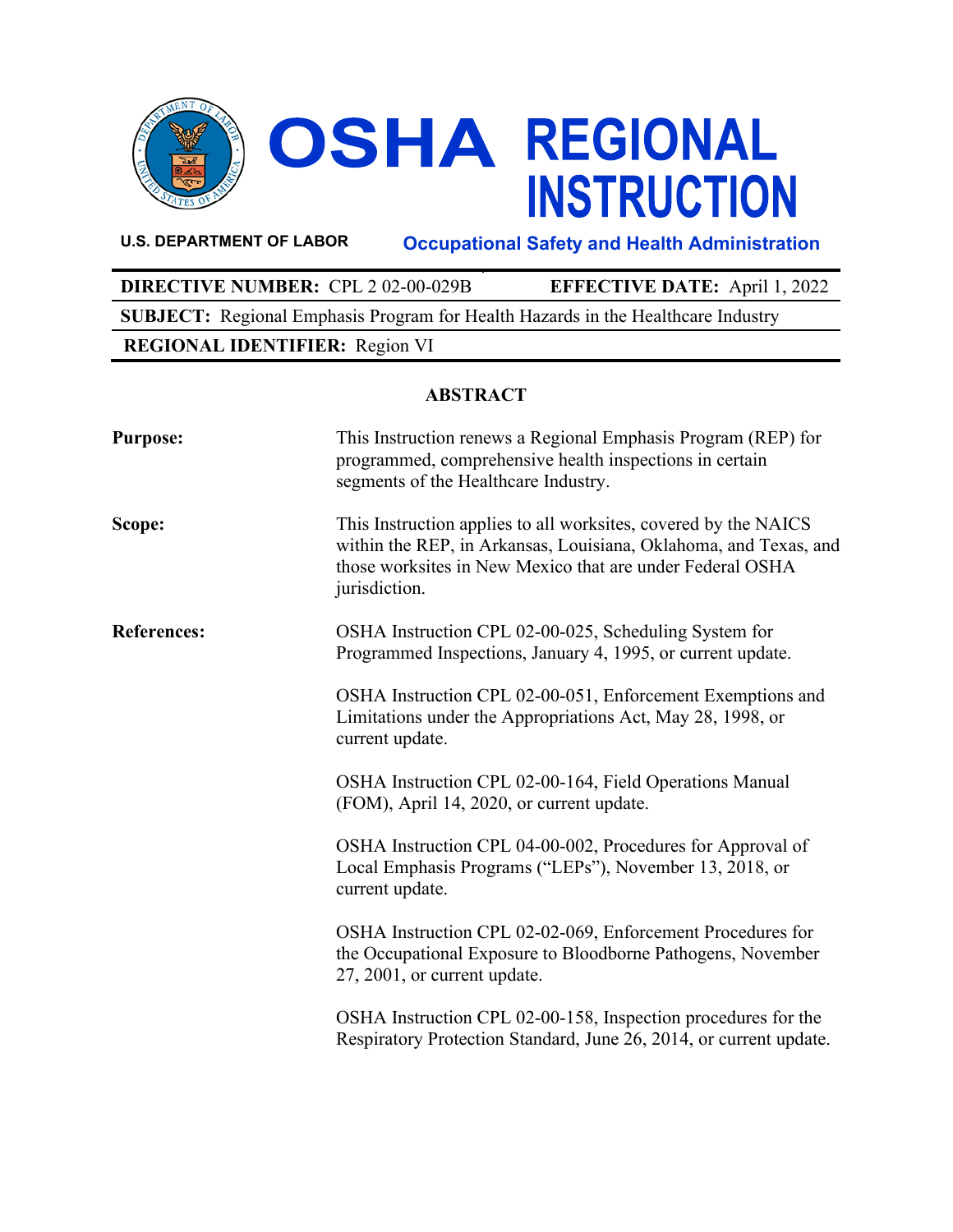OSHA Instruction CPL 02-01-050, 29 CFR Part 1910, Subpart I, Enforcement Guidance for Personal Protective Equipment in General Industry, February 10, 2011, or current update.

OSHA Instructions CPL 02-01-062, Site Specific Targeting, December 14, 2020, or current update.

OSHA Instruction CSP 03-02-003, OSHA Strategic Partnership Program for Worker Safety and Health, November 6, 2013.

OSHA Memorandum, Inspection Guidance for Inpatient Healthcare Settings (June 25, 2015).

Updated Interim Enforcement Response Plan for Coronavirus Disease 2019 (COVID-19), July 7, 2021, or current update.

OSHA Direction DIR 2021-02 (CPL 02) Inspection Procedures for the COVID-19 Emergency Temporary Standard for Healthcare, January 28, 2021, or current update.

OSHA Direction DIR 2021-03 (CPL 03) Revised National Emphasis Program - Coronavirus Disease 2019 (COVID19), July 7, 2021, or current update.

29 CFR 1910.1030, Bloodborne Pathogens

29 CFR 1910.1047, Ethylene Oxide

29 CFR 1910.1096, Ionizing Radiation

29 CFR 1910.1200, Hazard Communication

OSHA Hospital eTool Heliport and Laundry modules.

Bureau of Labor Statistics (BLS) Table R1, Number of Nonfatal Occupational Injuries and Illnesses Involving Days Away from Work by Industry and Selected Natures or Injury and Illness, 2018, 2019, & 2020.

Center for Disease Control and Prevention, The National Institute for Occupational Safety and Health, ttps://www.cdc.gov/niosh/topics/bbp/sharps.html.

Centers for Disease Control and Prevention (CDC): www.cdc.gov/coronavirus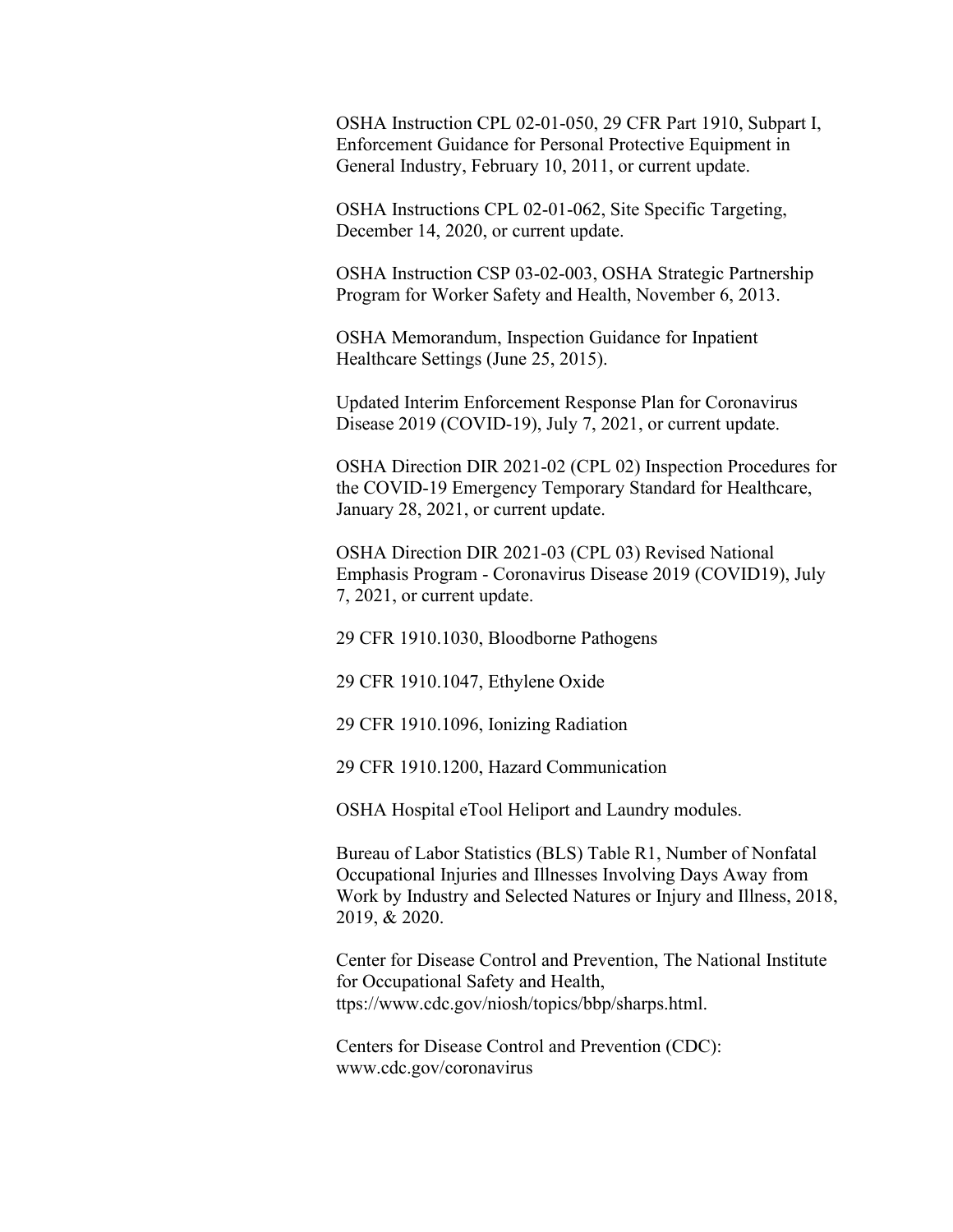| <b>Cancellations:</b>      | Region VI Regional Notice CPL 2 02-00-029A, dated October 1,<br>2019, Regional Emphasis Program for Health Hazards in the<br>Healthcare Industry.                                                            |
|----------------------------|--------------------------------------------------------------------------------------------------------------------------------------------------------------------------------------------------------------|
| <b>State Impact:</b>       | Region VI 21(d) Consultation Project Offices in Arkansas,<br>Louisiana, Oklahoma, New Mexico, and Texas will provide<br>outreach, consultation services, and training to affected employers<br>as requested. |
| <b>Action Offices:</b>     | Region VI Area Offices<br><b>Region VI Consultation Project Offices</b><br>Dallas Regional Office                                                                                                            |
| <b>Information Office:</b> | New Mexico Occupational Health and Safety Bureau                                                                                                                                                             |
| <b>Originating Office:</b> | Dallas Regional Office                                                                                                                                                                                       |
| <b>Contact:</b>            | Assistant Regional Administrator for<br><b>Enforcement Programs</b><br>(972) 850-4145                                                                                                                        |

By and Under the Authority of:

ERIC S. HARBIN Regional Administrator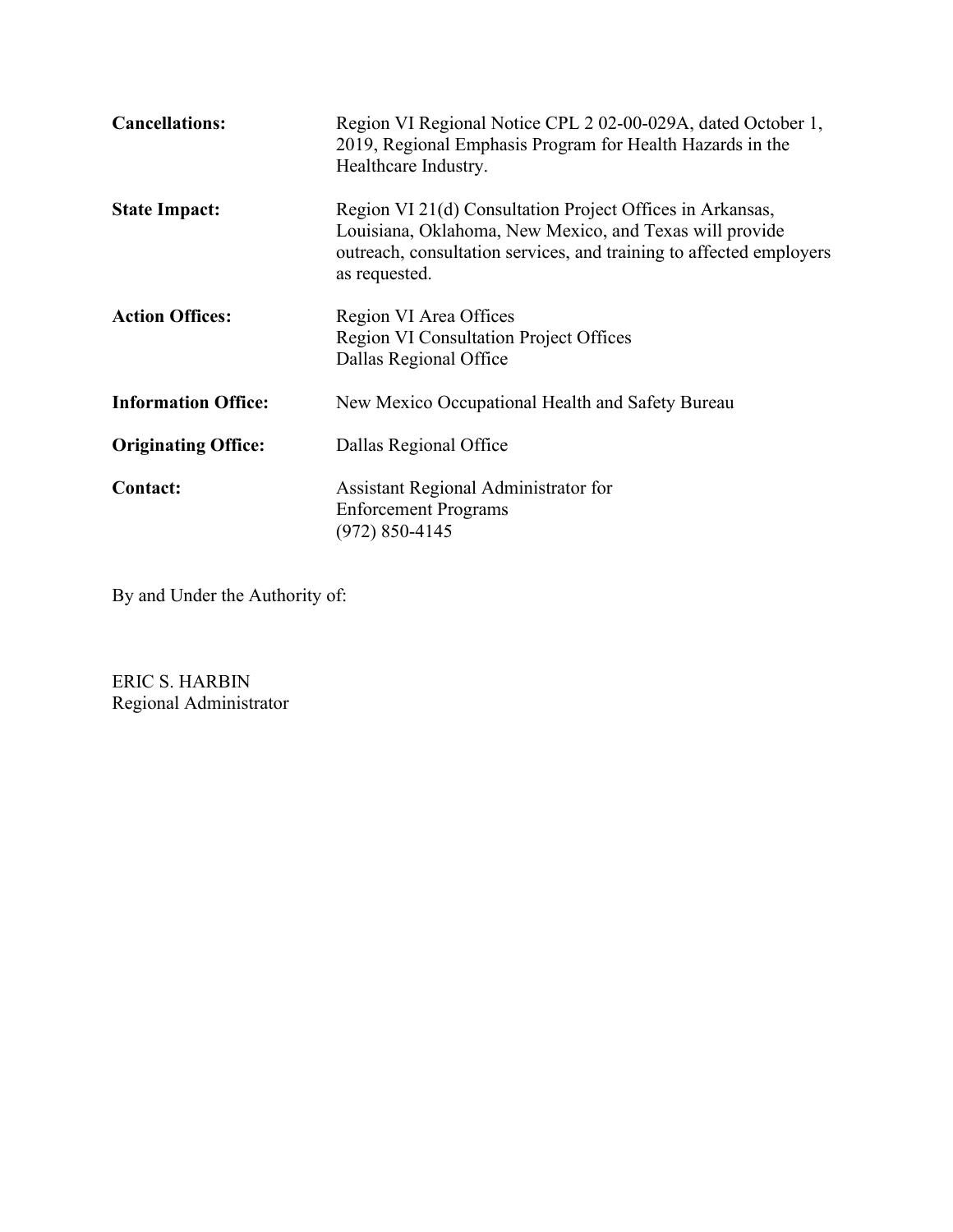# **TABLE OF CONTENTS**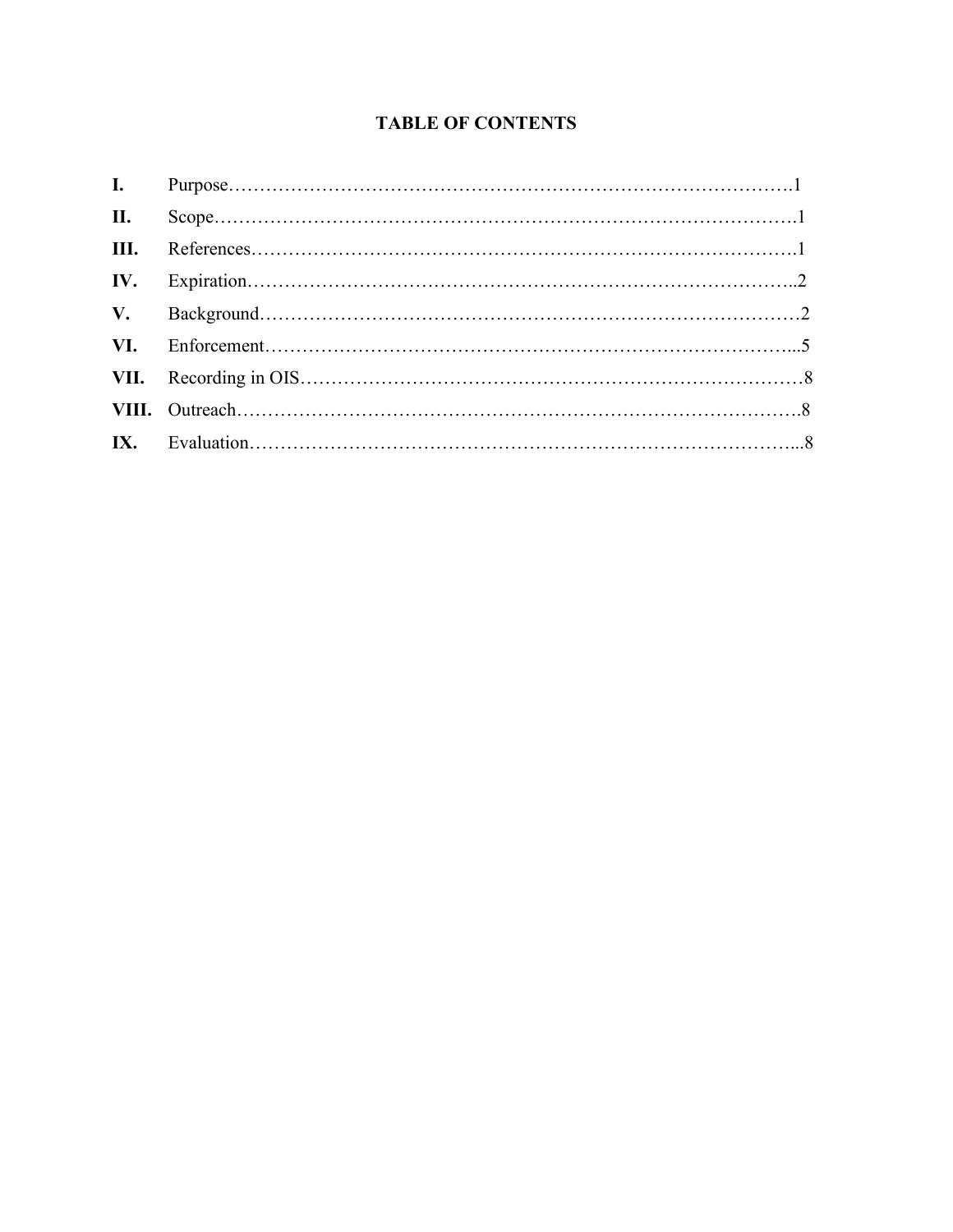#### **I. Purpose.**

This Instruction renews an REP for hazards in the Healthcare Industry at Free-standing Ambulatory Surgical Centers and Urgent Care Centers (NAICS 621493) within the jurisdiction of Region VI.

This REP supports the Occupational Safety and Health Administration (OSHA) Fiscal Year 2022 Agency Management Plan, Agency Theme 1, Assure Safe and Healthful Workplaces, including the agency's theme to protect the most vulnerable workers in high hazard industries, by targeting high-risk industries and industries with higher-thanaverage illness and injury rates.

#### **II. Scope.**

This Instruction applies to all worksites, covered by the NAICS within the REP, in Arkansas, Louisiana, Oklahoma, and Texas, and those worksites in New Mexico that are under Federal OSHA jurisdiction.

#### **III. References.**

- A. OSHA Instruction CPL 02-00-025, Scheduling System for Programmed Inspections, January 4, 1995, or current update.
- B. OSHA Instruction CPL 02-00-051, Enforcement Exemptions and Limitations under the Appropriations Act, May 28, 1998, or current update.
- C. OSHA Instruction CPL 02-00-164, Field Operations Manual (FOM), April 14, 2020, or current update.
- D. OSHA Instruction CPL 04-00-002, Procedures for Approval of Local Emphasis Programs ("LEPs"), November 13, 2018, or current update.
- E. OSHA Instruction CPL 02-02-069, Enforcement Procedures for the Occupational Exposure to Bloodborne Pathogens, November 27, 2001, or current update.
- F. OSHA Instruction CPL 02-00-158, Inspection procedures for the Respiratory Protection Standard, June 26, 2014, or current update.
- G. OSHA Instruction CPL 02-01-050, 29 CFR Part 1910, Subpart I, Enforcement Guidance for Personal Protective Equipment in General Industry, February 10, 2011, or current update.
- H. OSHA Instructions CPL 02-01-062, Site Specific Targeting, December 14, 2020, or current update.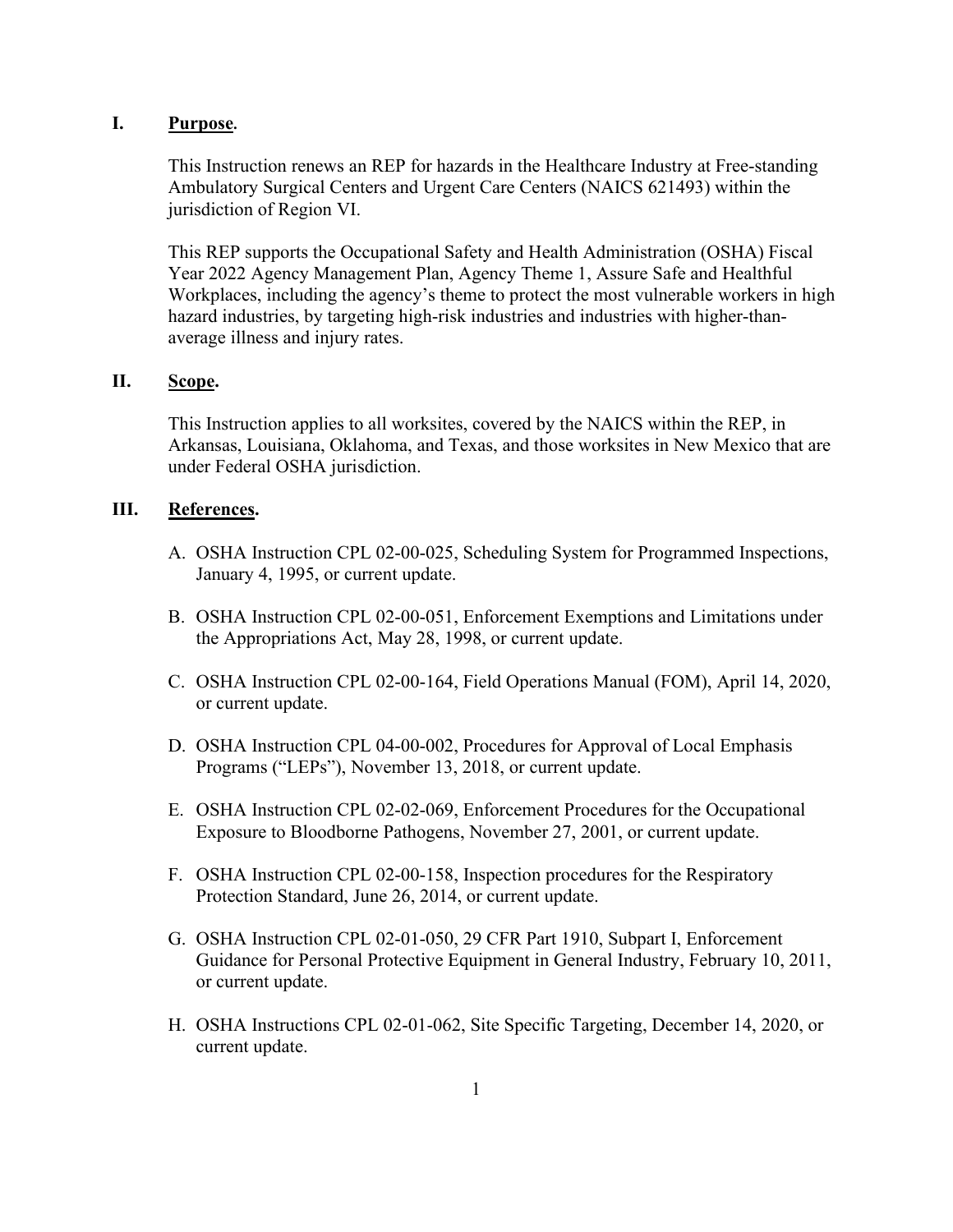- I. OSHA Instruction CSP 03-02-003, OSHA Strategic Partnership Program for Worker Safety and Health, November 6, 2013.
- J. OSHA Memorandum, Inspection Guidance for Inpatient Healthcare Settings (June 25, 2015).
- K. Updated Interim Enforcement Response Plan for Coronavirus Disease 2019 (COVID-19), July 7, 2021, or current update.
- L. OSHA Direction DIR 2021-02 (CPL 02) Inspection Procedures for the COVID-19 Emergency Temporary Standard for Healthcare, January 28, 2021, or current update.
- M. OSHA Direction DIR 2021-03 (CPL 03) Revised National Emphasis Program Coronavirus Disease 2019 (COVID19), July 7, 2021, or current update.
- N. 29 CFR 1910.1030, Bloodborne Pathogens
- O. 29 CFR 1910.1047, Ethylene Oxide
- P. 29 CFR 1910.1096, Ionizing Radiation
- Q. 29 CFR 1910.1200, Hazard Communication
- R. OSHA Hospital eTool Heliport and Laundry modules.
- S. Bureau of Labor Statistics (BLS) Table R1, Number of Nonfatal Occupational Injuries and Illnesses Involving Days Away from Work by Industry and Selected Natures or Injury and Illness, 2018, 2019, & 2020.
- T. Center for Disease Control and Prevention, The National Institute for Occupational Safety and Health, ttps://www.cdc.gov/niosh/topics/bbp/sharps.html.
- U. Centers for Disease Control and Prevention (CDC): [www.cdc.gov/coronavirus](http://www.cdc.gov/coronavirus)

#### **IV. Expiration.**

This instruction expires on March 31, 2023, but may be renewed as necessary.

#### **V. Background.**

1. According to a Bureau of Labor Statistics report released in November 2021, private industry healthcare workers exhibit a higher incidence of injury and illness, twelve cases per 100 full-time workers, than employees working in other industries traditionally considered dangerous, such as manufacturing and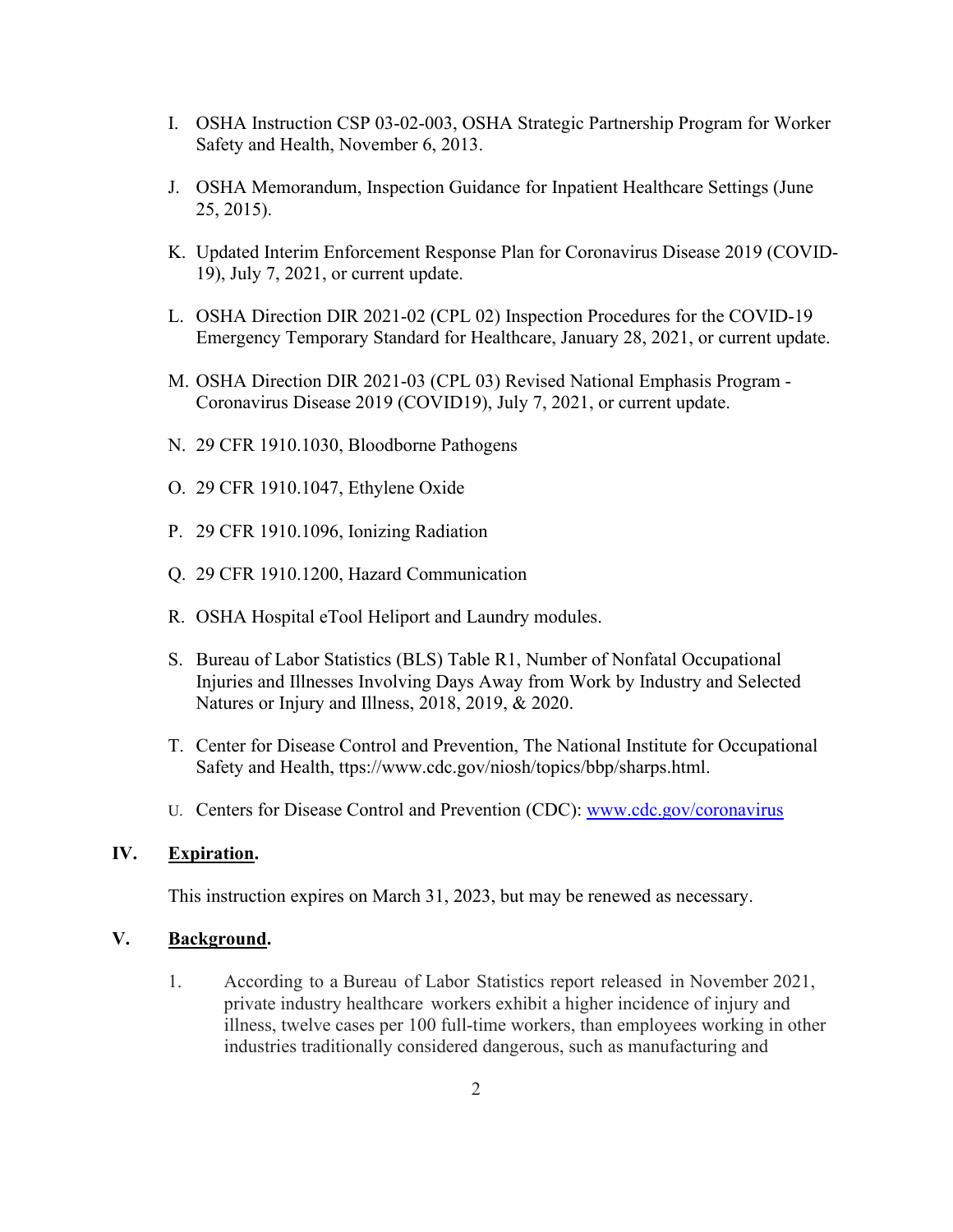construction. Total injury and illness cases decreased or stayed the same in all private industry sectors except for healthcare and social assistance sectors which increased by 40.9% in 2020. A wide variety of health hazards are found in Ambulatory Surgical Centers and Urgent Care Centers, needle stick injuries and other sharps-related injuries which expose workers to blood borne pathogens along with COVID-19 respiratory hazards continue to be an important workplace health concern. Workers are at risk of exposure to blood borne pathogens, including Hepatitis B, Hepatitis C, and HIV/AIDS. The BLS number of nonfatal occupational injuries and illnesses involving days away from work related to punctures (including needle stick events) for ambulatory health care services continues to be above the national average for all health care and social assistance services. Among health care and social assistance industries, three industries had increases in DAFW rates in 2020. The 2020 DAFW rates for nursing and residential care facilities, hospitals, and ambulatory health care services were 791.7, 371.7, and 121.4 cases per 10,000 FTE workers. In 2019, these rates were 170.9, 129.7, and 53.5 cases per 10,000 FTE workers.





https://www.bls.gov/news.release/archives/osh\_11032021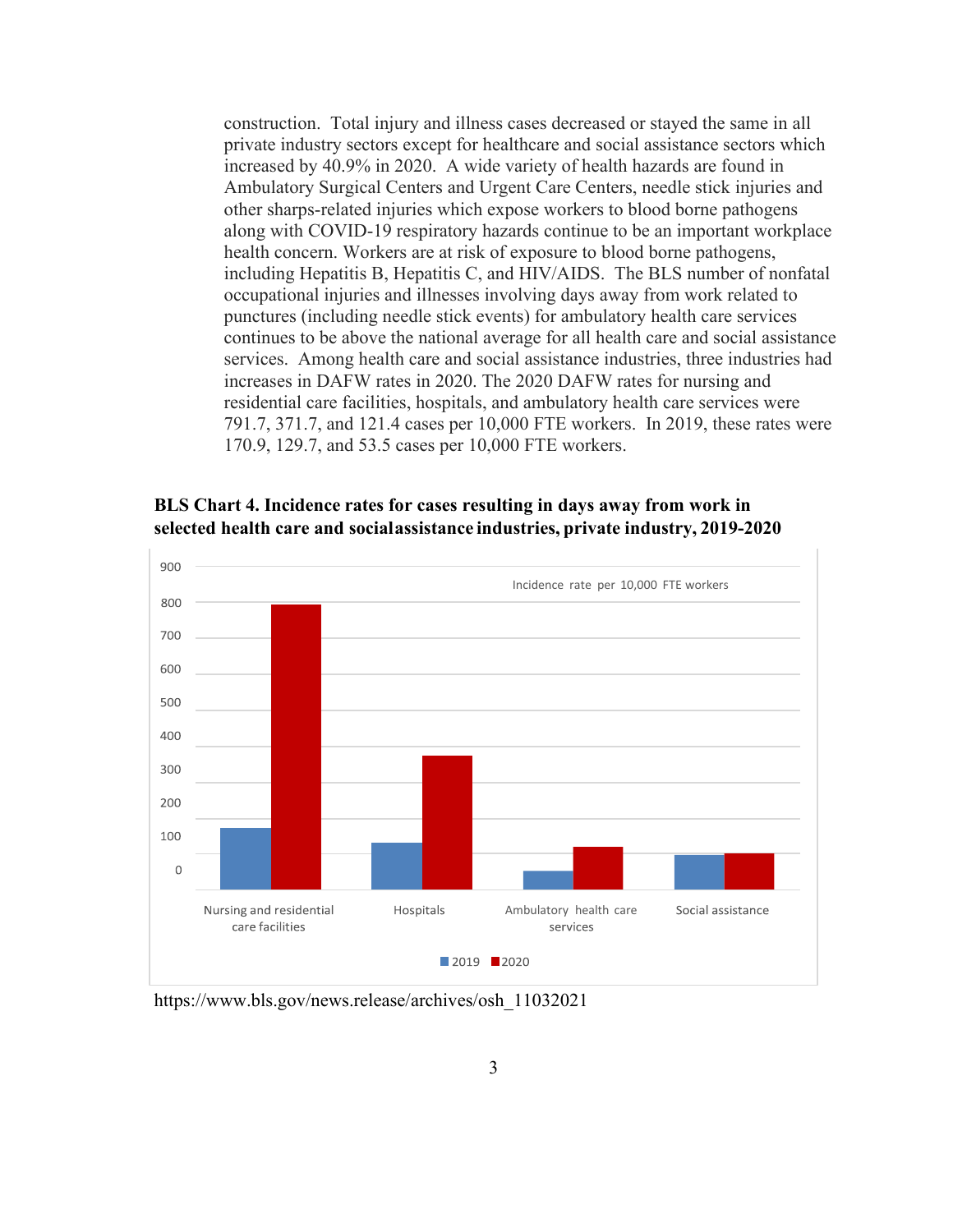# **Chart 2. Counts of cases of all illnesses and** respiratory illnesses, private industry, 2016-20



https://www.bls.gov/news.release/pdf/osh

Additionally, the BLS number of nonfatal occupational injuries and illnesses involving days away from work related to sprain, strains and tears continues to be above the national average for all private industry and continues to parallel the elevated rates for all health care and social assistance from 2018, 2019 and 2020

- 2. The Centers for Disease Control and Prevention reported occupational exposure to bloodborne pathogens from needle sticks and other sharps injuries is a serious problem. Similar injuries occur in other healthcare settings, such as nursing homes, clinics, emergency care services, and private homes. Sharps injuries are primarily associated with occupational transmission of hepatitis B virus (HBV), hepatitis C virus (HCV), and human immunodeficiency virus (HIV), but they have been implicated in the transmission of more than 20 other pathogens. Resources have been developed by CDC to help healthcare facilities prevent needlesticks and other sharps-related injuries to healthcare personnel.
- 3. OSHA Region VI has conducted 20 inspections within NAICS 621493 since October 1, 2017. The total number of violations was 12, of which 80% were serious, willful, or repeat with total penalties of \$12,242. During normal operations at certain healthcare facilities, employees could be exposed to health hazards (e.g., [COVID-19 the disease from contact with the SARS-CoV-2 virus],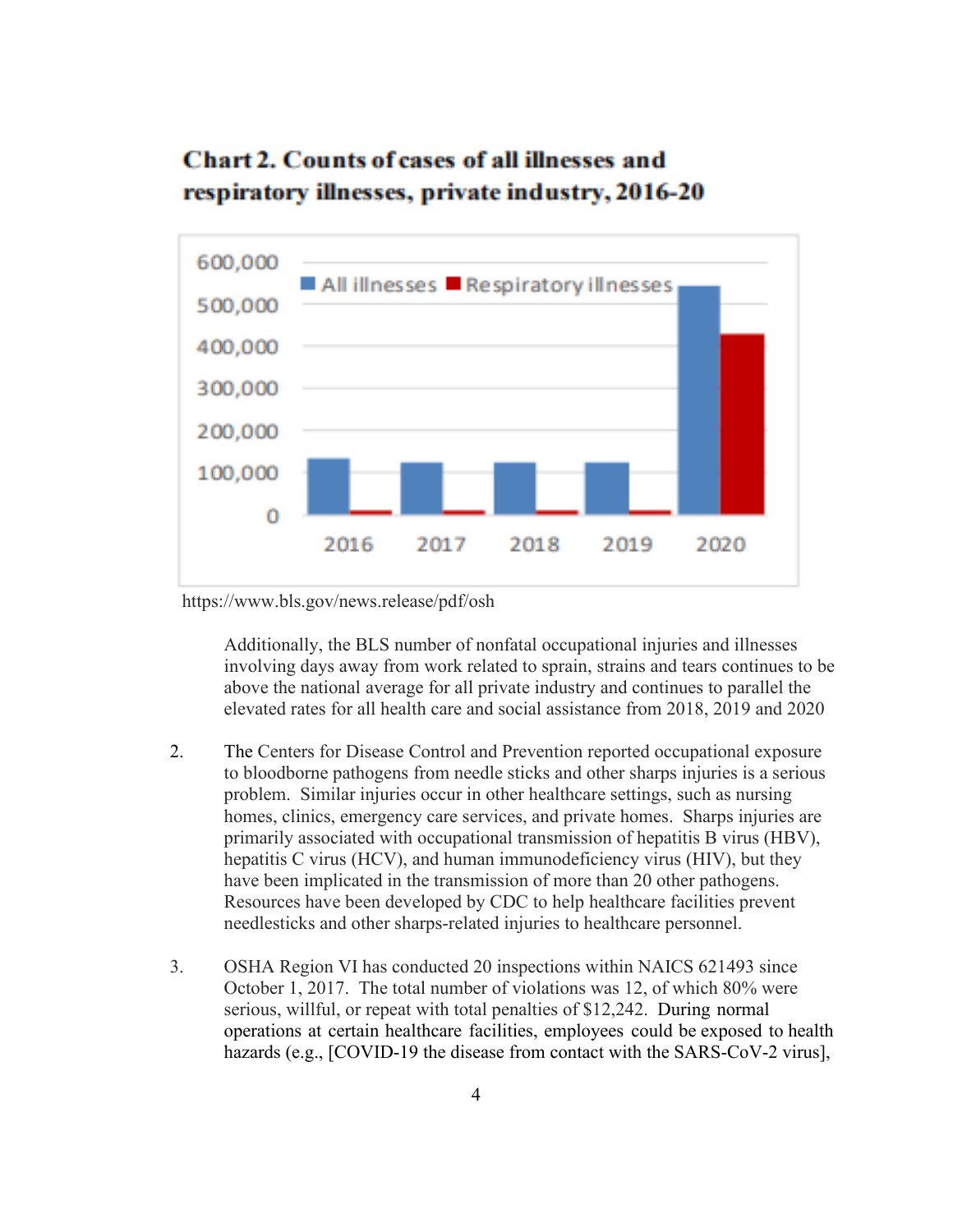bloodborne pathogens, chemicals (Ethylene Oxide, Glutaraldehyde, and other cold disinfectants), ionizing radiation, noise, ergonomics), and specifically involving any of the following at NAICS 621493, Freestanding Ambulatory Surgical and Emergency Centers.

#### **VI. Enforcement.**

#### A. Hazard:

Exposure to COVID-19, bloodborne pathogens, Ethylene Oxide, Glutaraldehyde and other cleaning chemicals, Ionizing Radiation (x-rays), and overexertion during manual patient handling.

#### B. Scheduling of Inspections:

REP Inspection List. The Office of Statistical Analysis will compile a list of establishments based on the NAICS 621493 and classified as ambulatory surgical care centers, freestanding emergency care clinics, and urgent medical care clinics.

Adjustments to the list for additions and deletions will follow the guidelines in CPL 02-00-025 with the exception that all employers will be included regardless of size.

- 1. Inspection List. If the establishment list contains more than ten establishments, the Area Office will alphabetize the establishments on the list and number them sequentially. The Area Office will apply the appropriate random number tables contained in Appendix C of CPL 02-00-025 to create the inspection list, which will then be divided into inspection cycles.
- 2. Establishments with ten or fewer employees will be included in this program.
- 3. Cycle size will be based on Area office resources not to exceed ten facilities per cycle. Once a cycle is begun it must be finished. Within a cycle, the establishments may be scheduled and inspected in any order that makes efficient use of available resources. All establishments in a cycle must have inspections initiated before any establishments in a new cycle may be inspected. There will be one cycle per year.
- 4. Inspection Order. Establishments within a cycle may be inspected in any order so that Area Office resources are efficiently used. Once a cycle is begun, all establishments in the cycle are to be inspected before a new cycle is started, except that carryovers will be allowed as provided for in OSHA Instruction CPL 02-00-025.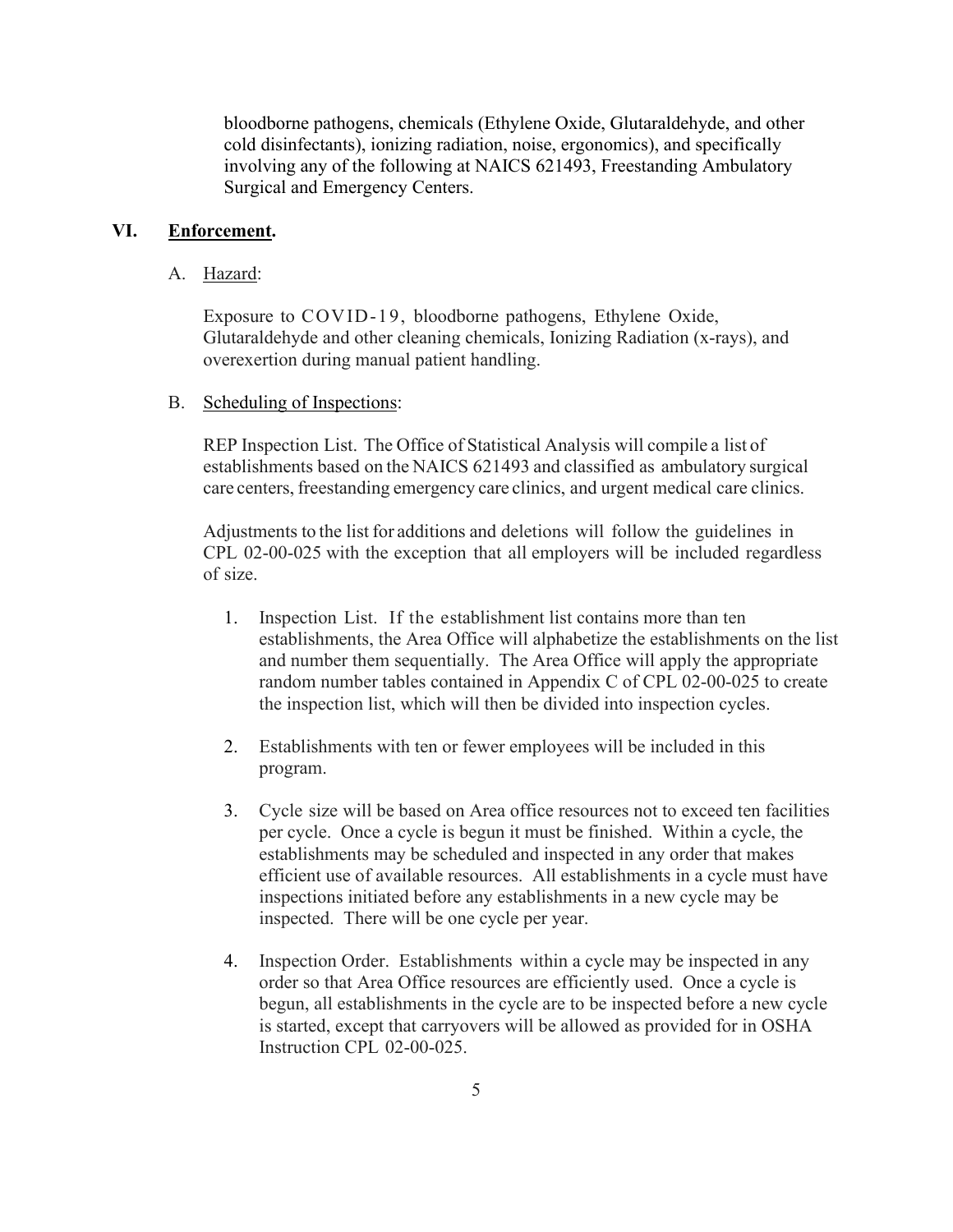- 5. Relationship to Other Programs. Reports of imminent danger, fatality/catastrophe, complaints, and referrals shall be scheduled as unprogrammed inspections and shall be inspected in accordance with the applicable provisions of the FOM. This does not, however, limit the Area Office's authority to conduct an inspection in accordance with this REP of any establishment selected for inspection pursuant to this REP. If any unprogrammed inspection is to be conducted at a facility that is also included in the current inspection cycle under this REP, the Area Office may conduct the inspections concurrently.
- 6. All Site-Specific Targeting (SST) sites will be handled according to the most current OSHA Notice CPL 02, which outlines procedures for conducting programmed inspections based on site specific targeting information.
- 7. If any employer refuses to allow the compliance officer to complete any part of the inspection, a warrant shall be sought in accordance with procedures in the current FOM for handling such refusals.
- 8. The CSHO shall avoid all direct contact with potentially contaminated needles and other sharp instruments. The CSHO must establish the existence of hazards and adequacy of work practices through employee interviews and shall observe operations at a safe distance.
- 9. The privacy of clients must be respected. Photos must not show client faces, readable identification bracelets or any other image that could be used to reveal client identity.

#### C. Specific Inspection Procedures.

Inspections conducted under this Regional Emphasis Program will be conducted pursuant to the following procedures:

- 1. Upon entering the facility, the CSHO will verify the NAICS code of the establishment. Additionally, the CSHO will assess the site for COVID-19 hazards. If the NAICS code is not within the scope of this REP and there are no COVID-19 hazards, the CSHO will exit the facility and code the OSHA Inspection Activity as "No Inspection."
- 2. However, if COVID-19 hazards exist the inspection may continue after consulting current directives and other policy guidance.
- 3. If the establishment has no employees, such as a sole proprietorship with no workers, the CSHO will exit the facility and code the OSHA-1 as a "No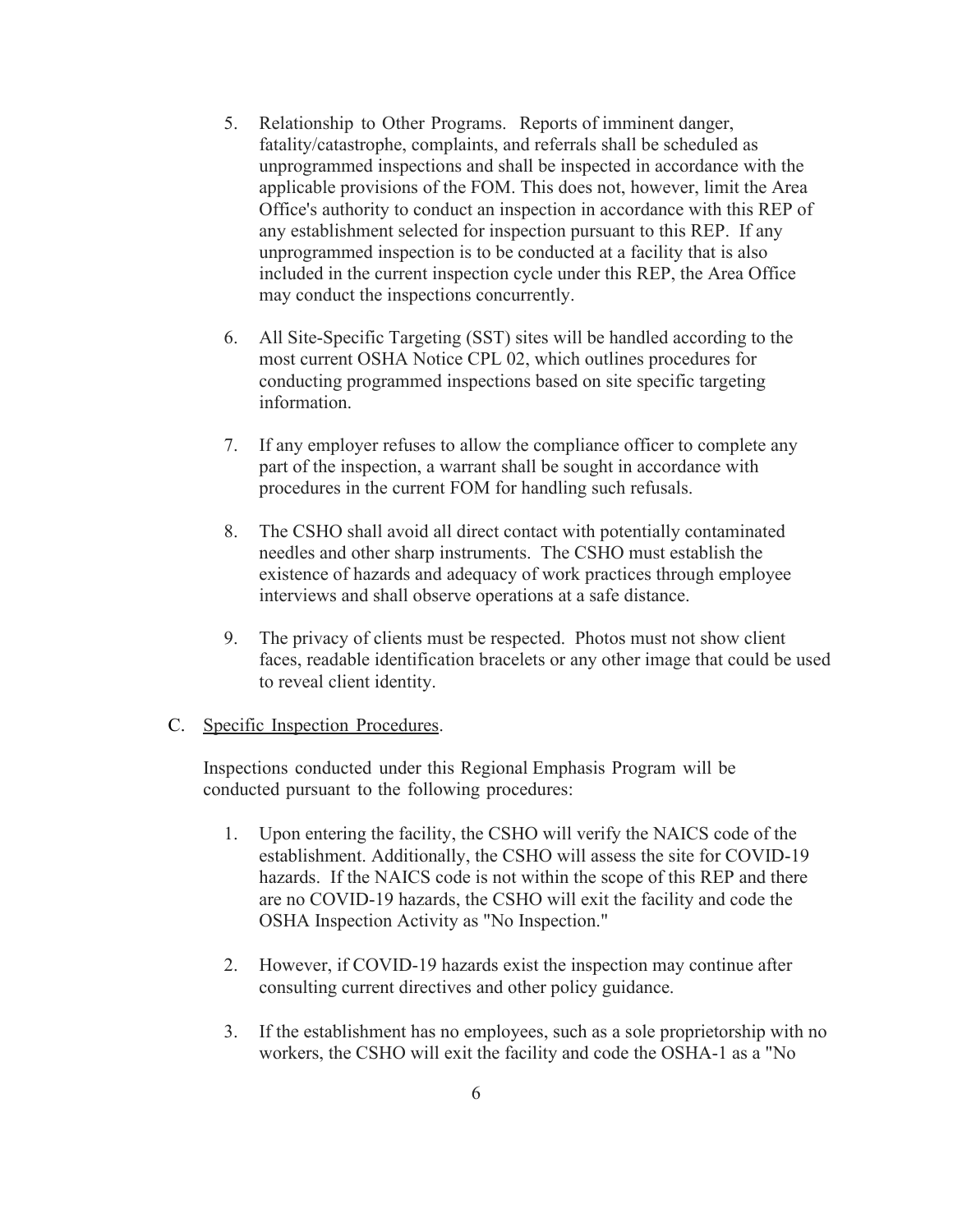Inspection." Although establishments with ten or fewer employees will be inspected, the CSHO shall be familiar with the restrictions contained in CPL 02-00-051 concerning safety hazards at establishments with less than ten employees in specific NAICS codes.

- 4. If the establishment has employees and is within the specified NAICS, the CSHO will proceed with a Comprehensive Health inspection.
- 5. The CSHO will request the OSHA 300 Logs and OSHA 300A Forms as well as COVID-19 logs for the three most recent years; review the employer's COVID-19 plan and PPE hazard assessment to ensure CSHO is equipped with the appropriate PPE; follow the procedures outlined in the FOM for conducting an opening conference and then proceed with the walk around portion of the inspection. Unusual circumstances shall be handled in accordance with the FOM.
- 6. During the walk around, the CSHO shall identify all processes, both major and minor, that have potential to expose employees to health hazards. Such identification may consist of observation, screening samples, review of the chemical inventory list and safety data sheets, and brief interviews with employees.
- 7. All observed safety hazards shall be addressed by the CSHO or will be referred, unless exempted by CPL 02-00-051.
- 8. Once the health hazards are identified, the CSHO shall evaluate the employer's industrial hygiene and infection control programs to determine the extent to which the employer has evaluated, addressed, and controlled these hazards. The CSHO shall also evaluate the employer's overall safety and health management system, in accordance with the FOM. Other apparent health and safety hazards observed by the CSHO will be evaluated. If the CSHO's evaluation indicates a more comprehensive inspection should be completed at the worksite, they will request authority to expand the inspection from the Area Director or the Assistant Area Director. In determining whether to approve the expansion, the Area Director or Assistant Area Director will follow the FOM and current agency policy and shall consider, but not be limited to, the CSHO's observations, screening samples, review of the chemical inventory list and safety data sheets, and interviews with employees.
- 9. The CSHO will evaluate all on-site employers through inspection, observation, photographs, video footage, measurements, and interviews of management and employees.